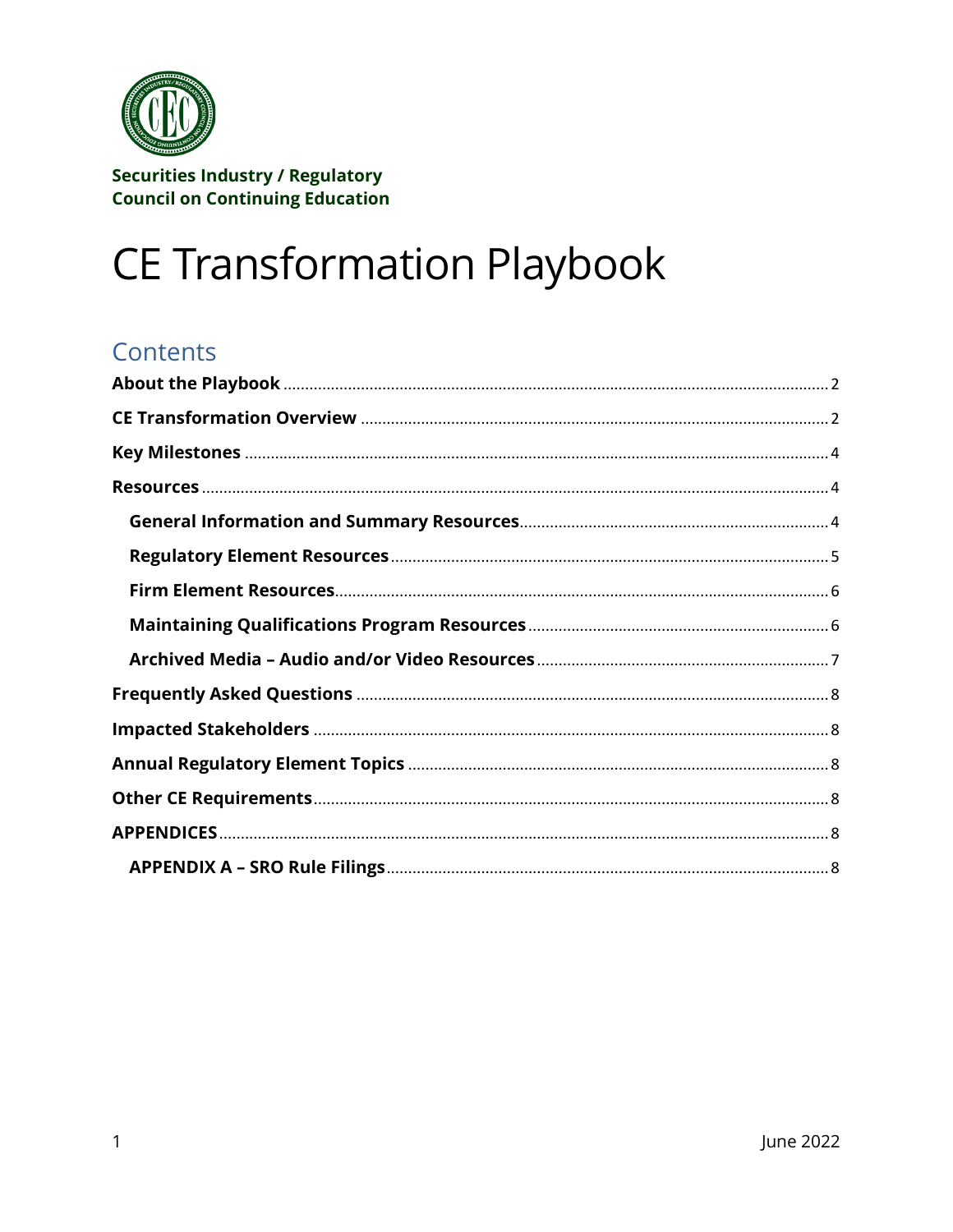

# <span id="page-1-0"></span>**About the Playbook**

The Securities Industry/Regulatory Council on Continuing Education (CE Council) has created this playbook to help firms and securities professionals prepare for and take full advantage of changes to the Securities Industry Continuing Education (CE) Program. Some of the changes have already gone into effect as of March 15, 2022. This playbook is a living document that will be updated over time with additional resources as they become available. We invite questions and feedback about CE Transformation—and this playbook to ensure the content is relevant and comprehensive.

# <span id="page-1-1"></span>**CE Transformation Overview**

Since 2018, the CE Council has worked with industry stakeholders to implement changes to the Securities Industry CE Program. These changes are designed to create a holistic training program that provides a thorough, streamlined educational experience to registered securities professionals. Our goal is that every individual receives timely, relevant training on new and updated rules and issues applicable to their firm.

CE Transformation features several changes to CE programs, including:

- the transition of Regulatory Element training to an annual requirement;
- registration-based content in the Regulatory Element;
- the expansion of Firm Element training to all registered individuals; and
- the creation of the Maintaining Qualifications Program (MQP), which allows individuals leaving the industry to maintain their qualifications through annual CE.

FINRA announced the effective dates for the relevant rule and program changes in **[Regulatory Notice 21-41](https://www.finra.org/rules-guidance/notices/21-41)**.

### **Regulatory Element Program**

Effective January 1, 2023, **[FINRA Rule 1240](https://www.finra.org/rules-guidance/rulebooks/finra-rules/1240)** and other self-regulatory organization (SRO) rules (see **Appendix A**) will require registered securities professionals to complete the Regulatory Element annually. In this revised program, content will be tailored to each registration category, and registered securities professionals will be required to complete courses specifically designed for each representative or principal registration category that they hold. This format is a departure from the current Regulatory Element delivery model comprising two distinct "session" types: one for registered representatives and another for registered principals. The CE Council will work with FINRA to identify and publish topics for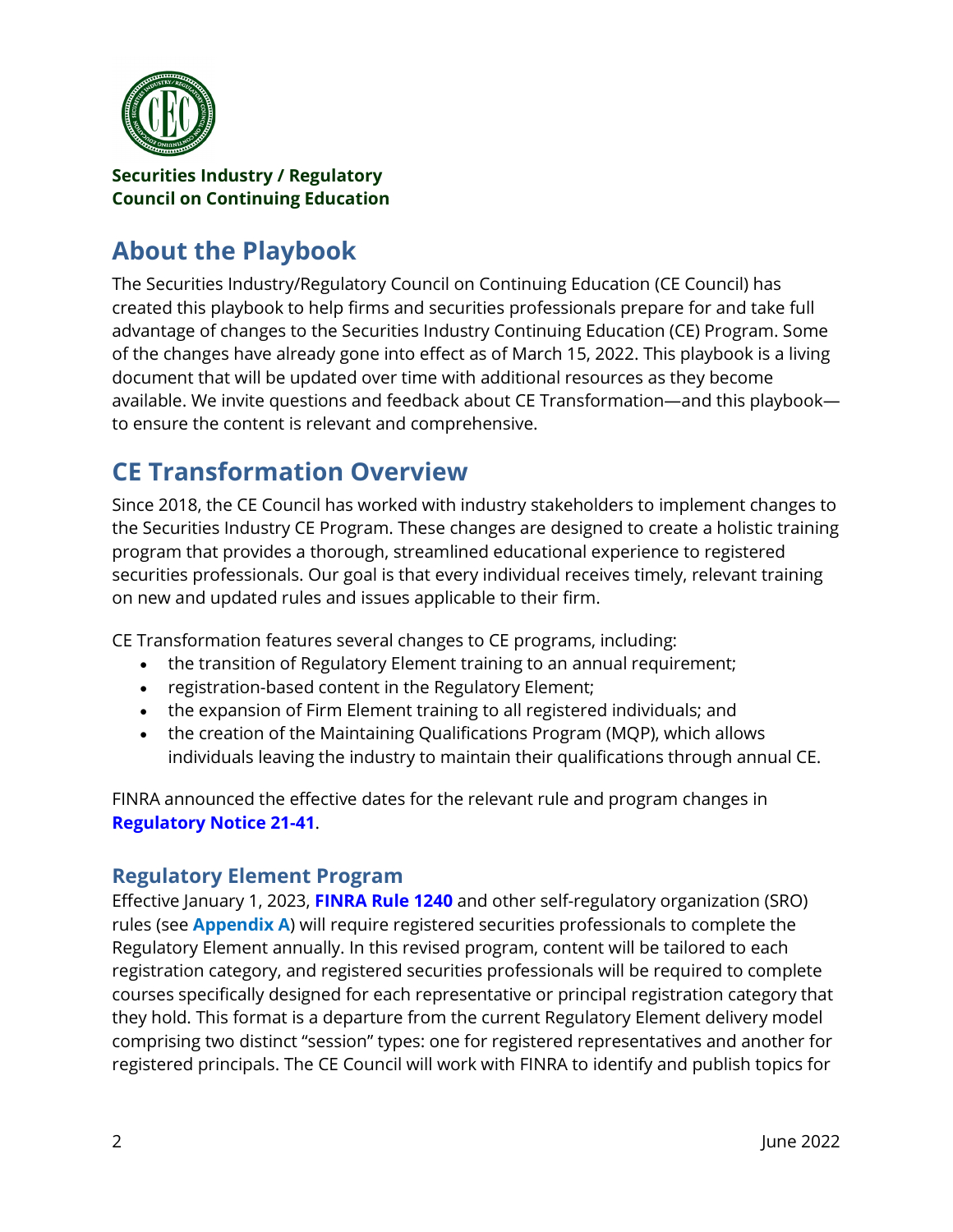

the annual Regulatory Element training curriculum. For example, the 2023 Regulatory Element learning topics will be published by October 1, 2022.

To facilitate these changes, the CE Council is working with regulators to implement improved systems for tracking, notifications and reporting. Regulatory Element training is now facilitated through FINRA's Financial Professional Gateway (FinPro) platform and will continue to be delivered through this system during and after the transition to an annual requirement. The Regulatory Element fee will be reduced from \$55 to \$18. You can learn more about FinPro and other systems relevant to the Regulatory Element in the Resources section of this playbook.

### **Firm Element Program**

The Firm Element requirement is designed to keep registered securities professionals up to date on job- and product-related subjects. Effective January 1, 2023, **[FINRA Rule 1240](https://www.finra.org/rules-guidance/rulebooks/finra-rules/1240)** and other SRO rules will provide that Firm Element training must cover topics related to the role, activities or responsibilities of the registered individual, as well as professional responsibility. Upcoming rule changes will also extend the Firm Element requirement to all registered individuals, including those who maintain solely a permissive registration consistent with **[FINRA Rule 1210.02](https://www.finra.org/rules-guidance/rulebooks/finra-rules/1210)**.

In order to ease the burden of this rule change and create a holistic educational experience in conjunction with Regulatory Element training, the CE Council has recommended several enhancements to applicable rules and will provide guidance on a regular basis. This includes:

- advanced publication of Regulatory Element topics to allow firms to align their internal training programs and avoid duplication of content;
- recognition of other training requirements for purposes of satisfying the Firm Element, including existing programs such as anti-money laundering (AML) training and the firm's annual compliance meeting;
- enhancements to the **[Firm Element Needs Analysis Quarterly Highlights](http://cecouncil.org/media/266885/firm-element-quarterly-highlights-final.pdf)** (formerly known as Firm Element Advisory (FEA)) and the **[CE Council Guide to](http://www.cecouncil.org/media/266883/ce-council-guide-to-firm-element-continuing-education-programs.pdf)  [Continuing Education Firm Element Programs](http://www.cecouncil.org/media/266883/ce-council-guide-to-firm-element-continuing-education-programs.pdf)**; and
- development of a CE content catalog, consisting of training from sources including FINRA, other SROs and a variety of third-party providers, that will be available to firms as an optional resource to select relevant training courses.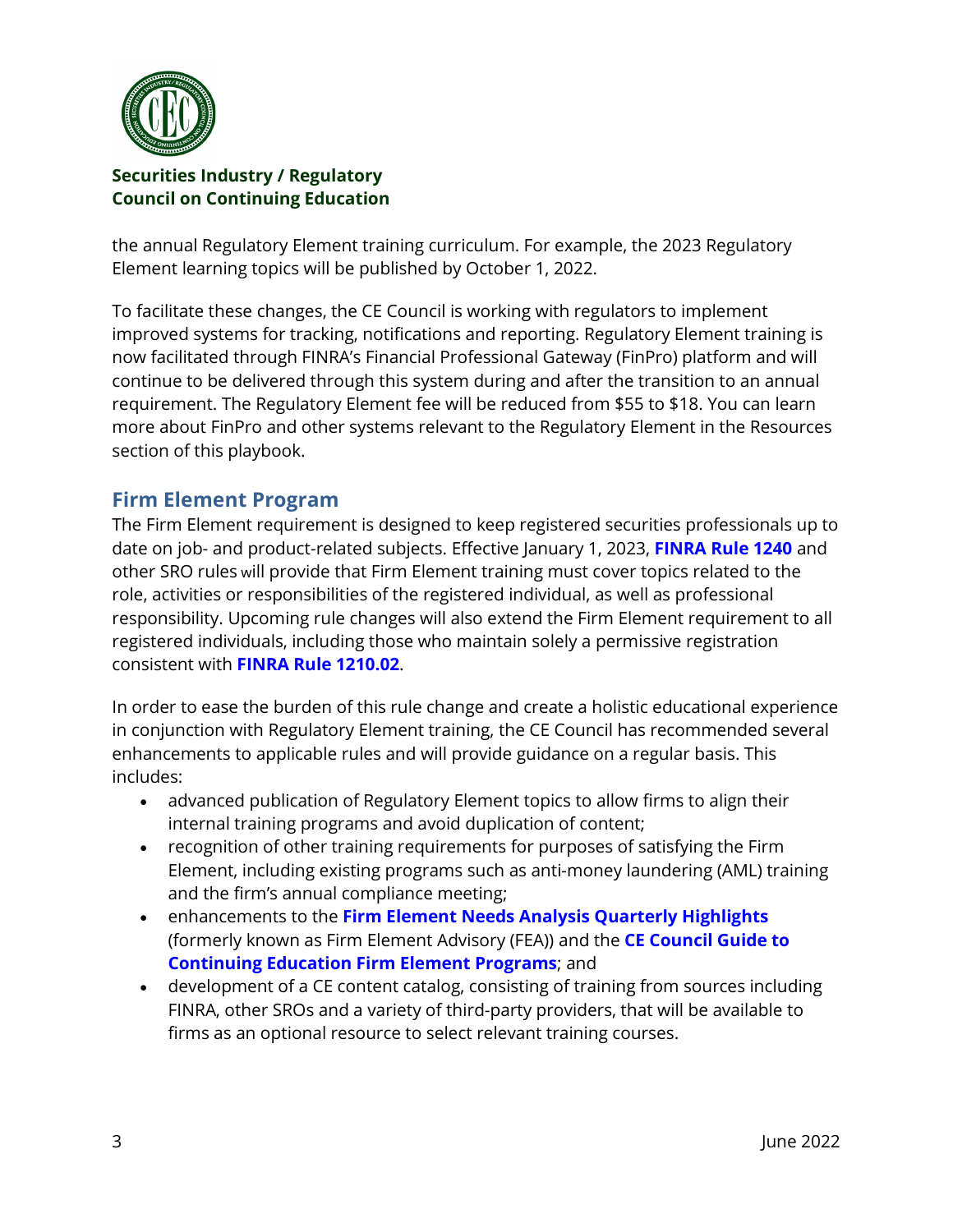

### **Maintaining Qualifications Program (MQP)**

As part of CE Transformation, CE Council worked with FINRA to create a method, the MQP, that allows individuals to maintain their qualifications past the current two year period. The MQP became effective on March 15, 2022. This optional program allows eligible individuals to maintain their qualifications for up to five years by enrolling in the MQP and completing annual training consisting of the Regulatory Element and additional Practical Element content selected by FINRA and the CE Council. Eligible individuals must enroll and complete the required training in a timely fashion in order to maintain qualifications. Registered professionals who maintain a FinPro account will receive email communications about enrolling in and satisfying the requirements of the MQP. Participants must pay a \$100 annual participation fee.

You can learn more about the MQP by visiting **[FINRA's Maintaining Qualifications](http://www.finra.org/mqp)  [Program](http://www.finra.org/mqp)** page.

# <span id="page-3-0"></span>**Key Milestones**

[Key Milestone Dates](http://cecouncil.org/media/266884/cet-milestones.pdf)

# <span id="page-3-1"></span>**Resources**

This section of the playbook includes links to informational resources and documents that firms and/or individuals may find helpful in navigating CE Transformation changes.

### <span id="page-3-2"></span>**General Information and Summary Resources**

**[FINRA Regulatory Notice 21-41](https://www.finra.org/rules-guidance/notices/21-41)** (published November 2021) provides the effective dates and operational launch details of the CE Transformation changes. The notice includes a link to amended FINRA rule text (**[Attachment A](https://www.finra.org/sites/default/files/2021-11/Regulatory-Notice-21-41-attachment-a.pdf)**) and the related **[FAQ](https://www.finra.org/registration-exams-ce/continuing-education/ce-transformation-faq)**. See **Appendix A** for links to FINRA and other SRO rule filings.

#### **Continuously Updated General Informational Resources:**

- **[CE Council Website](http://www.cecouncil.org/)**
- **[FINRA CE Transformation webpage](http://www.finra.org/cet)**
	- o Upcoming CE Transformation events will be posted on this page.

#### **Summary Resources:**

• **[Before and After CE Transformation Summary Table](https://www.finra.org/sites/default/files/2022-05/CE_Transformation_Before_and_After.pdf)**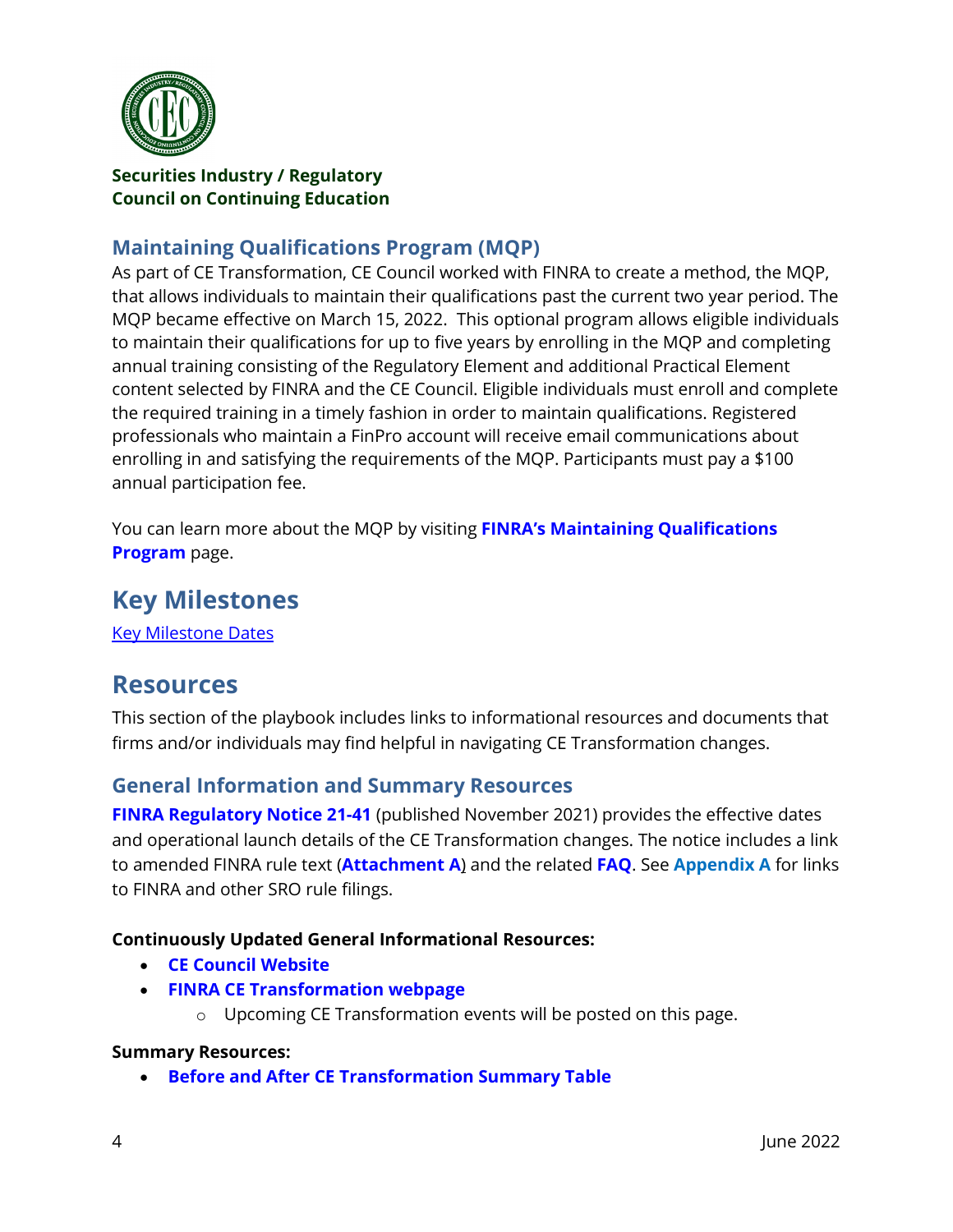

### <span id="page-4-0"></span>**Regulatory Element Resources**

This section includes systems, reporting and notification tools that firms and individuals may use for managing compliance with Regulatory Element requirements.

### **Tools for Individuals**

- **[FinPro](https://www.finra.org/registration-exams-ce/finpro)** provides individuals (current or former representatives) direct access to resources and tools to manage their securities registration information. Registered individuals will use FinPro to access their Regulatory Element learning. Eligible individuals who terminate a registration will use FinPro to enroll in the MQP, as well as complete required learning as part of the program.
	- o **[FinPro Creation Guide](https://www.finra.org/sites/default/files/2019-09/FinPro_Guide.pdf)**
	- o **[FinPro Account Creation Video](https://www.finra.org/registration-exams-ce/finpro/account-video-tutorial)**

#### **Tools for Firms**

- FinPro Onboarding and Regulatory Element notification email templates are available for firms to use and customize for their email notifications to registered individuals. **[Sample emails](https://www.finra.org/sites/default/files/2019-09/FinPro_Email_Templates.pdf)** are available for firms to use as a starting point for drafting communications to associated persons regarding FinPro and Regulatory Element CE. For more information regarding FinPro Onboarding **[click here](https://www.finra.org/registration-exams-ce/finpro/for-firms#FinPro_OnboardSupport)**.
- **[FINRA Gateway](https://www.finra.org/filing-reporting/finra-gateway)** is a compliance portal designed to streamline the FINRA compliance and reporting experience by providing a more flexible solution that can be customized to target a firm's specific needs. With appropriate entitlement, firms may leverage several features and functionality offered through FINRA Gateway.
	- o **CE Notifications to Registered Individuals:** Optional FinPro features are controlled by firms through a FINRA Gateway tool called Firm Settings within the Admin section of the platform. Firms may utilize an optional setting in FINRA Gateway that provides for auto-generated CE emails sent to registered FinPro users according to the frequency selected by their firms.
		- Firms can also request copies of the delivered email notifications. See the **[Firm Settings Guide](https://www.finra.org/registration-exams-ce/finpro/for-firms/firm-settings-guide)** for more information on how to utilize these features.
		- Firms can also request copies of the email templates that are used for these notifications by contacting [feedbackfinragateway@finra.org.](mailto:feedbackfinragateway@finra.org)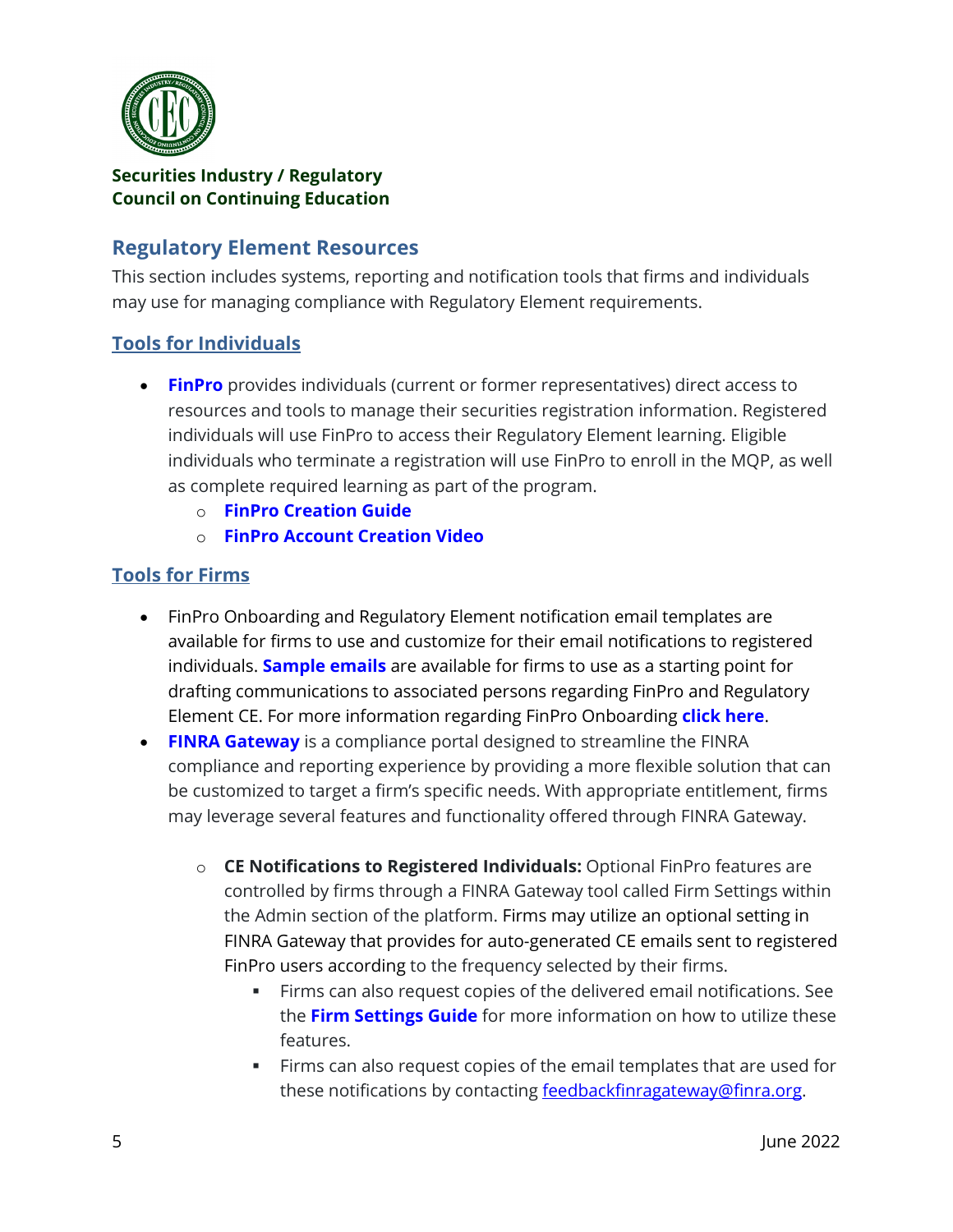

**[Click here](https://www.finra.org/filing-reporting/finra-gateway/notifications-information)** for more information on how to access those template emails.

o **[FINRA Gateway Reports](https://www.finra.org/filing-reporting/finra-gateway/dynamic-reporting)** provides dynamic and customized reporting that allows firms to create, save and export their registered individual and branch information. See the **[Firm Gateway Reports](https://www.finra.org/sites/default/files/2019-10/Dynamic_Reporting_User_Guide.pdf) User Guide** for more information on how to access available CE Template Reports or create customizable reports. Please review **[tracking and reporting CE Obligations](https://www.finra.org/filing-reporting/finra-gateway/dynamic-reporting/ce-obligations)** for more information.

### <span id="page-5-0"></span>**Firm Element Resources**

The following is a list of resources that firms may use for managing compliance with Firm Element requirements:

- **[The CE Council Guide to Continuing Education Firm Element Programs](http://www.cecouncil.org/media/266883/ce-council-guide-to-firm-element-continuing-education-programs.pdf) (last updated November 2021)** is intended to support development of a Firm Element program that addresses regulatory requirements as well as provides training that is topical, spurs interest from the audience and fosters conversation amongst all stakeholders. The guidance includes a **[Needs Analysis Template](http://cecouncil.org/media/266883/ce-council-guide-to-firm-element-continuing-education-programs.pdf) (page 12)** that is provided to assist firms in establishing their Firm Element program.
- The **[Firm Element FAQ](http://www.cecouncil.org/media/266856/ce-council-website-firm-element-faqs.pdf) (last updated November (2021)** document is provided as a helpful starting point to walk firms through planning, developing and implementing a Firm Element program. Each firm must consider its size, structure, scope of business, regulatory concerns and applicable requirements to ensure that its training program is in accordance with its annual needs analysis and written training plan.
- **[Firm Element Needs Analysis Quarterly Highlights](http://cecouncil.org/media/266885/firm-element-quarterly-highlights-final.pdf) (formerly known as the Firm Element Advisory (FEA))** is published on a quarterly basis to highlight current regulatory and sales practice topics for possible inclusion in Firm Element training plans. Check the [Firm Element](http://www.cecouncil.org/firm-element/) section of the CE Council website for the latest publication.

### <span id="page-5-1"></span>**Maintaining Qualifications Program Resources**

The following is a listing of resources that firms may reference or share with current or departing registered individuals: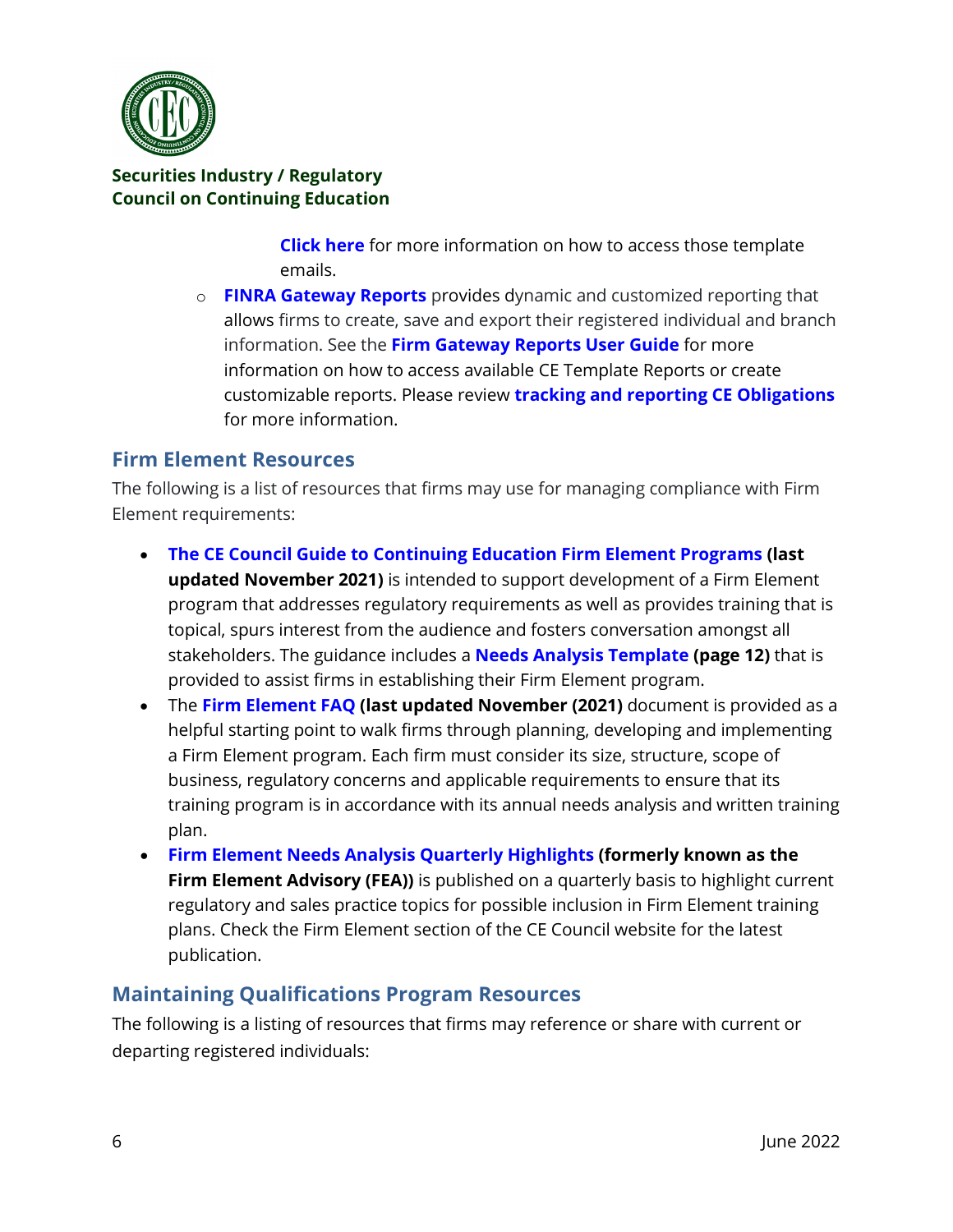

• The **[Maintaining Qualifications Program webpage](http://www.finra.org/mqp)** is a dedicated page on the FINRA website that provides summary information about the program, including eligibility requirements and how to enroll. View the **[MQP Quick Reference](https://www.finra.org/sites/default/files/2022-06/MQP_Quick_Reference.pdf)** for a snapshot of the MQP Program.

### <span id="page-6-0"></span>**Archived Media – Audio and/or Video Resources**

Below is a list of previously recorded sessions that feature informational content on CE Transformation. To receive information regarding updates and upcoming events, subscribe to the Registration and Testing Information email list at the **[FINRA Email Subscription](https://tools.finra.org/email_subscriptions/)  [Service webpage](https://tools.finra.org/email_subscriptions/)**.

- **CE Transformation: The Maintaining Qualifications Program (MQP) Explained (February 3, 2022) –** During this webinar, FINRA staff review rule changes detailed in [Regulatory Notice 21-41](https://www.finra.org/rules-guidance/notices/21-41) and discuss the impacts to member firms and registered individuals. Access the **[presentation slides](https://www.finra.org/sites/default/files/2022-02/MQP-Webinar-Presentation-Slides.pdf)** and view the recording on this **[page](https://www.finra.org/events-training/webinars/registration-system-changes)**.
- **[FINRA Unscripted Episode 97: FINRA & CE Council: What to Expect: CE](https://www.finra.org/media-center/finra-unscripted/continuing-education-mqp)  [Transformation & Maintaining Qualifications Program](https://www.finra.org/media-center/finra-unscripted/continuing-education-mqp) (January 11, 2022) –** FINRA Unscripted is a podcast series that brings together FINRA leaders to discuss existing and emerging regulatory topics that impact the securities industry. In this episode, you can hear both the firm and regulatory perspectives on upcoming CE enhancements.
- **FINRA Small Firm Call (December 6, 2021) –** FINRA President and CEO Robert Cook and Vice President of Member Relations and Education Kayte Toczylowski were joined by Vice President of Testing and Continuing Education (TCE) David Scrams to discuss CE Transformation, including information on the MQP and the transition to an annual Regulatory Element requirement. They also highlighted important yearend reminders. A recording of that call is now available: **[register today](https://www.cvent.com/api/email/dispatch/v1/click/95nlvpxzl8tr5p/wk5xgr4l/aHR0cHMlM0ElMkYlMkZ3d3cuZmlucmEub3JnJTJGZXZlbnRzLXRyYWluaW5nJTJGY29uZmVyZW5jZXMtZXZlbnRzJTJGcGhvbmUtd29ya3Nob3BzJTJGc21hbGwtZmlybS1yZXBvcnQlMkZzbWFsbC1maXJtLWNhbGwtY2UtMTIwNjIxJjdpc2dHOFlxWjdSbnY0UTNSTjZVYW44M2lZNzVBdUNHUmVjR3dlMURLSTglM0QmcmVnaXN0ZXIrdG9kYXk)** for access.
- **FINRA Virtual Conference Panel: Transforming the Securities Industry Continuing Education (June 30, 2021) –** In this conference panel, FINRA staff and members of CE Council provide an overview of the CE Transformation initiative. **[Click here](https://www.finra.org/events-training/virtual-conference-panels/transforming-securities-industry-continuing-education-program)** for additional panel details and to launch the conference panel.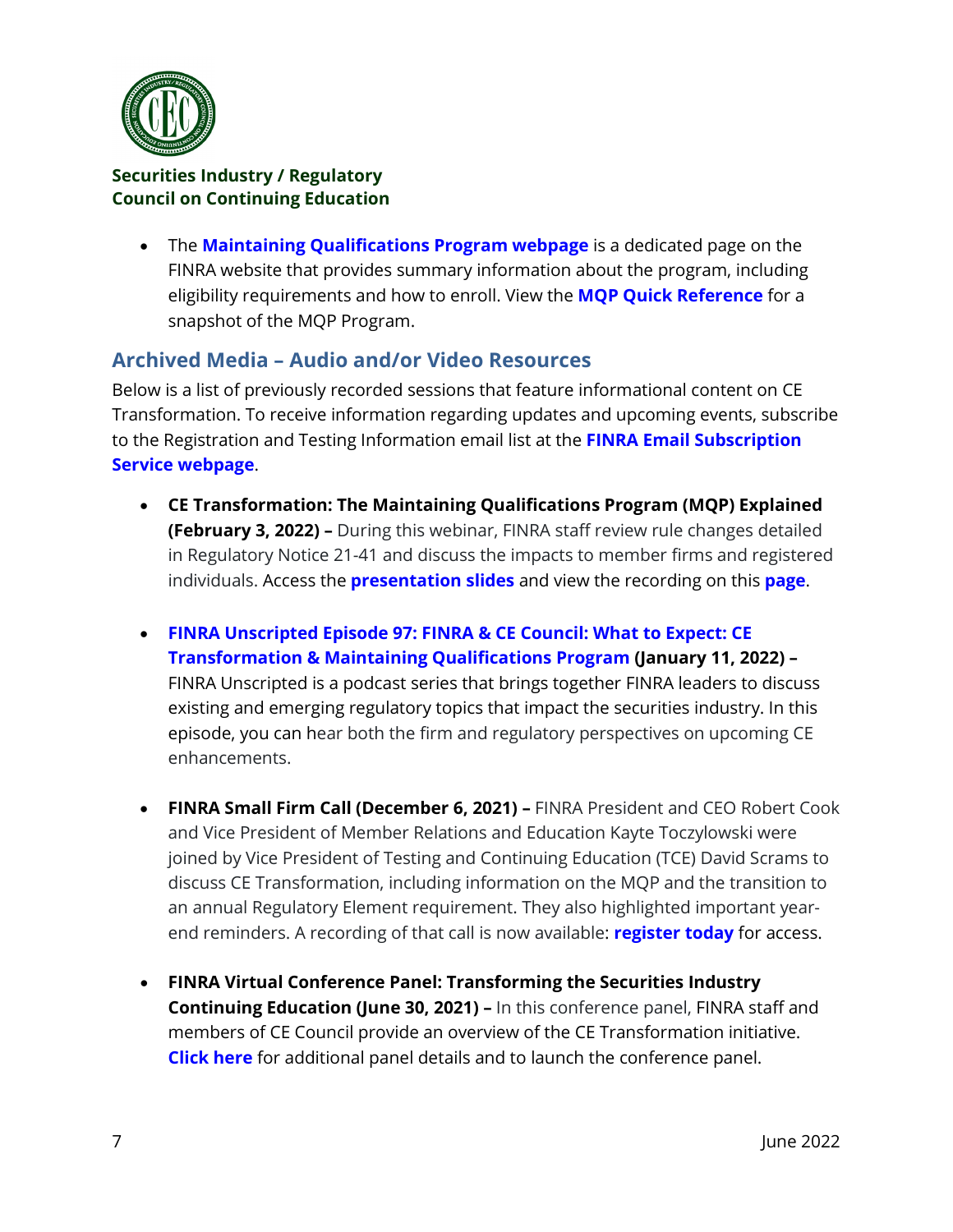

• **[FINRA Unscripted Episode 54: FINRA & CE Council: Enhancing Industry](https://www.finra.org/media-center/finra-unscripted/continuing-education)  [Continuing Education](https://www.finra.org/media-center/finra-unscripted/continuing-education) (March 3, 2020) –**FINRA Unscripted is a podcast series that brings together FINRA leaders to discuss existing and emerging regulatory topics that impact the securities industry. In this episode, you can hear both the firm and regulatory perspectives on the CE enhancements under consideration.

# <span id="page-7-0"></span>**Frequently Asked Questions**

COMING SOON – Focused on questions that the CE administrator at a firm would have in managing the changes.

# <span id="page-7-1"></span>**Impacted Stakeholders**

COMING SOON – Strategies to consider for managing, and communicating to, impacted stakeholders.

# <span id="page-7-2"></span>**Annual Regulatory Element Topics**

COMING SOON – 2023 Annual Regulatory Element topics will be published by October 1, 2022.

# <span id="page-7-3"></span>**Other CE Requirements**

Individuals may be subject to other CE requirements that are outside the scope of the Securities Industry Continuing Education Program. For instance, a registered representative who is also registered as an investment adviser representative (IAR) may be subject to IAR CE requirements beginning in 2022. For more information about IAR CE, please visit **[NASAA's IAR CE](https://www.nasaa.org/industry-resources/investment-advisers/investment-adviser-representative-continuing-education/)** page.

# <span id="page-7-4"></span>**APPENDICES**

## <span id="page-7-5"></span>**APPENDIX A – SRO Rule Filings BOX**

• [Securities and Exchange Commission Release No. 34-94794](https://www.sec.gov/rules/sro/box/2022/34-94794.pdf)